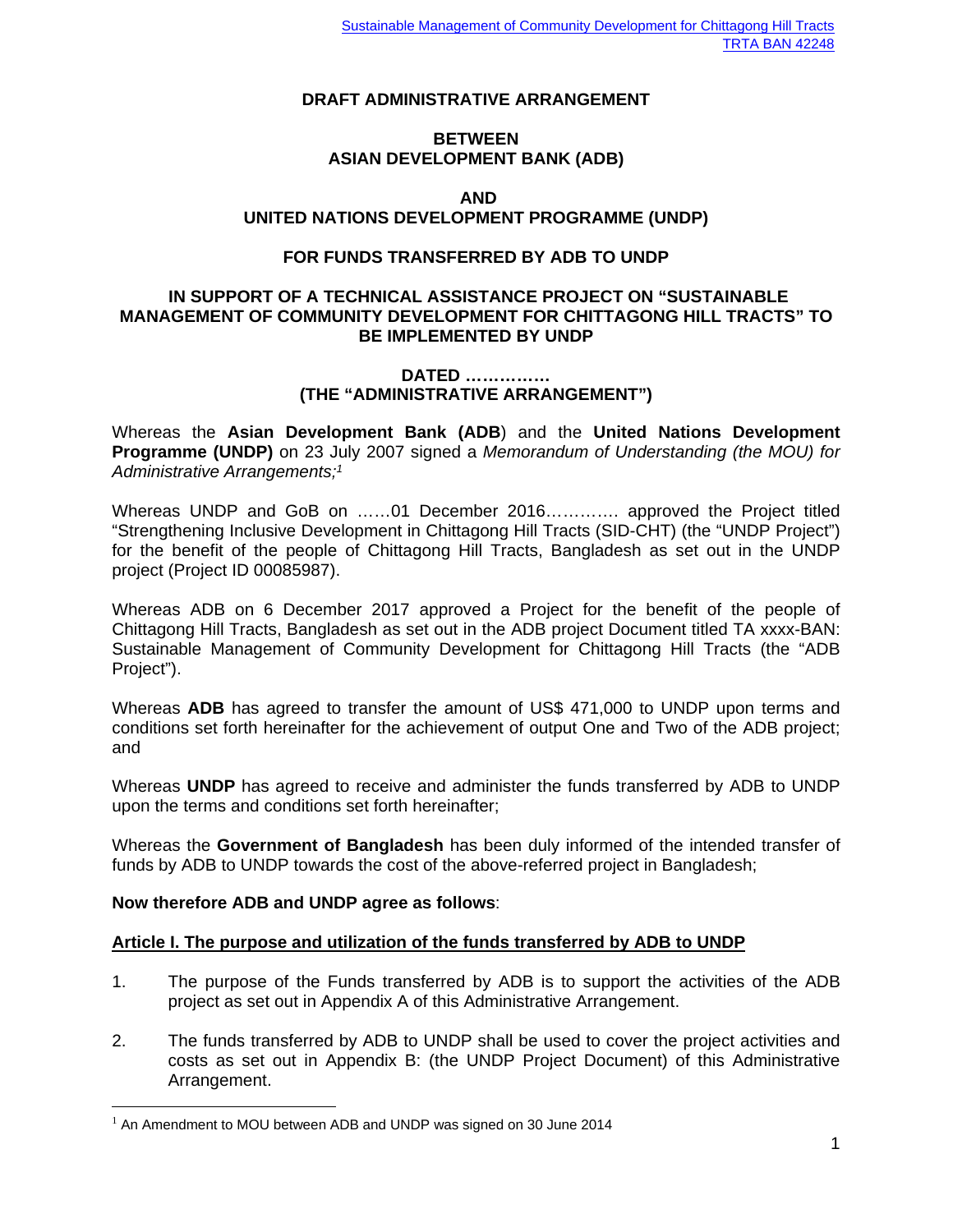- 3. The Project activities and/or costs to be covered by the funds transferred by ADB to UNDP as set out in Appendices A and B may be reviewed periodically by ADB and UNDP as may be required, and may be adjusted subject to mutual agreement by ADB and UNDP.
- 4. The funds transferred to UNDP by ADB under Article II(1) below shall be treated as UNDP resources and administered in accordance with UNDP Financial Regulations and Rules.

## **Article II. ADB funds to be transferred to UNDP**

1. ADB shall transfer to UNDP a total amount US\$ 471,000 (hereafter referred to as "the ADB funds") of United States Four Hundred Seventy One Thousand Dollars (US\$471,000) in quarterly-installments in required estimated amounts to meet forecast expenditure and commitments in the subsequent periods in accord with Article VI below, with these installments estimated in amounts as follows:

| Installment #   | <b>Installment Date</b> | <b>Estimated Installment</b><br>Amount (US\$) |
|-----------------|-------------------------|-----------------------------------------------|
| 1 st            | January 2018            | 100,000                                       |
| 2 <sub>nd</sub> | April 2018              | 100,000                                       |
| 3 <sup>rd</sup> | <b>July 2018</b>        | 100,000                                       |
| 4 <sup>th</sup> | October 2018            | 100,000                                       |
| 5 <sup>th</sup> | January 2019            | 71.000                                        |

2. All installments of the ADB Funds shall be deposited in the following UNDP account:

| <b>Account Name</b>    | : UNDP USD Contributions Account    |
|------------------------|-------------------------------------|
| <b>Account Number</b>  | : 36349562                          |
| <b>Bank Name</b>       | : Citibank, N.A.                    |
| <b>Bank Address</b>    | : 111 Wall Street New York, NY10043 |
| <b>Swift Address</b>   | : CITIUS33                          |
| <b>ABA/ACH Routing</b> |                                     |
| <b>Number</b>          | :021000089                          |

3. ADB will inform UNDP when the installment is paid via e-mail message with remittance information to: shaila.khan@undp.org

#### **Article III. Organizational responsibilities, accountability and management**

- 1. UNDP shall be responsible for executing the ADB project through the UNDP project using the ADB funds.
- 2. UNDP shall be responsible to ADB for the proper use of the ADB funds, including use for the benefit of the specified CHT communities of Bangladesh and for specific purposes for which these funds have been approved by ADB.
- 3. A committee shall be established for the Project with a mandate to include monitoring progress and providing advice to the responsible UNDP project manager for the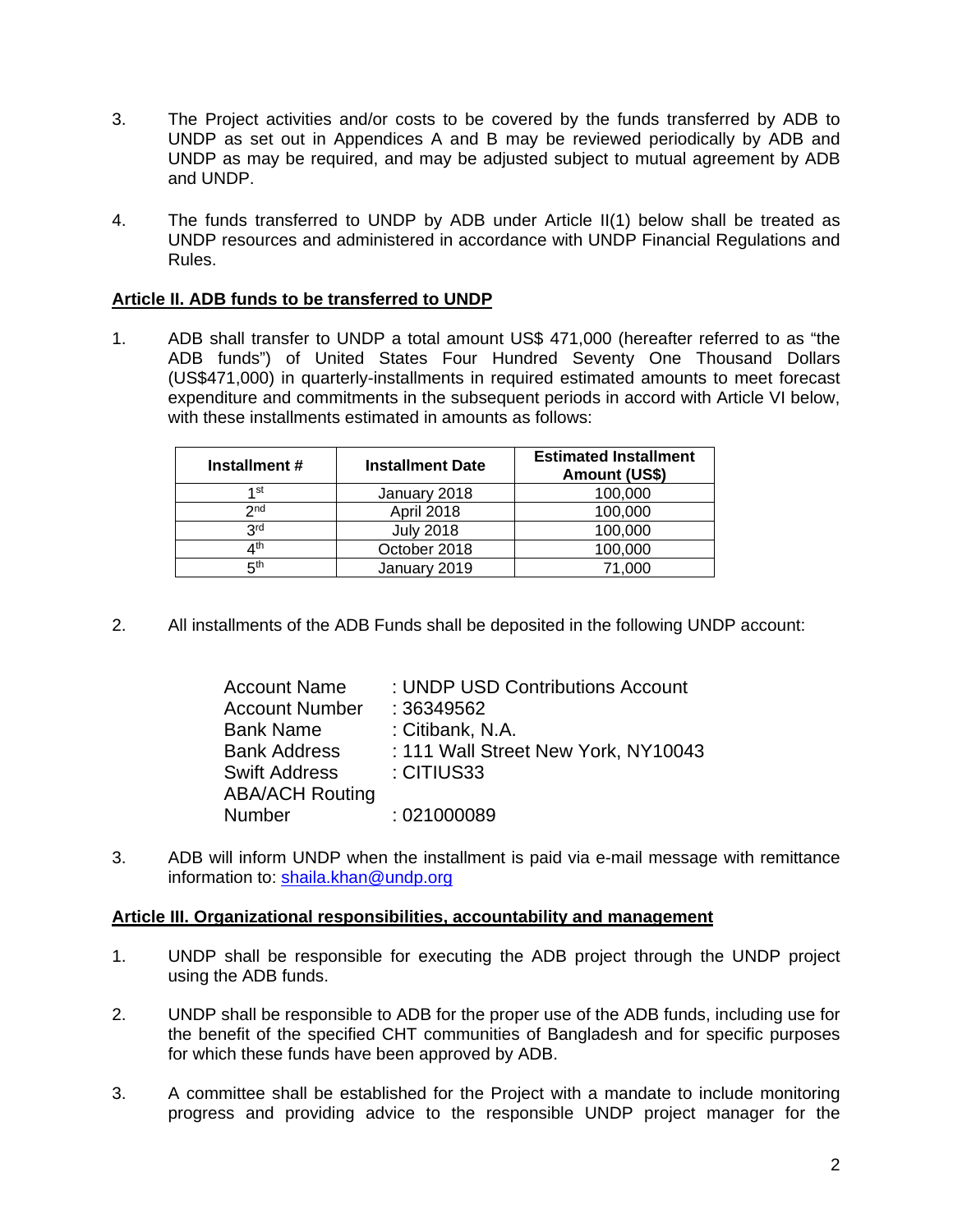Sustainable Management of Community Development for Chittagong Hill Tracts TRTA BAN 42248

execution of the Project and shall include a representative from ADB. Where an advisory or steering committee is already established for the UNDP project, such a committee may be used for this purpose, providing ADB can fully participate.

4. The UNDP Country Office in Bangladesh shall provide ADB with quarterly status reports on progress in implementation of the project as well as the latest approved budget for the project with the progress reports in the standard format for UNDP progress reports, unless otherwise agreed by ADB and UNDP.

## **Article IV. General management and other support costs**

- 1. Within the total amount transferred by ADB to UNDP, eight percent (8%) of the total funds transferred by ADB to UNDP shall be allocated to UNDP to use to cover UNDP general management support costs as set out in Appendix B.
- 2. Other implementation support services costs incurred by UNDP related to the specific activities to be financed by ADB funds as set out in Appendix B.

### **Article V. Currency for payments, accounts and expenditure**

- 1. The amount of funds transferred by ADB to UNDP, and all financial accounts and statements submitted by UNDP to ADB, shall be expressed in United States Dollars.
- 2. The value of funds transferred by ADB to UNDP, and any installment and/or disbursements from it, if made in a currency other than United States dollars, shall be determined by applying the *United Nations Operational Rate of Exchange* in effect on the date of payment, appropriately documented by UNDP.

#### **Article VI. Advances, installments and/or other periodic payments**

- 1. The ADB funds shall be transferred in five installments in advance of the implementation of planned activities with the amount of the installment based on the commitments and liabilities that UNDP estimates it will make during the next report period, unless otherwise agreed by ADB and UNDP.
- 2. Except for the first installment, subsequent installments will be transferred by ADB to UNDP on receipt by ADB of a statement of expenditures from the UNDP to liquidate the drawdown of the previous installment. The statement of expenditure will be in the standard UNDP format for statements of expenditure with supplementary information provided by UNDP if needed, and as reasonably requested by ADB.

## **Article VII. Annual and final financial statements**

- 1. UNDP shall provide ADB an annual financial statement as of 31 December each year, certified by the UNDP Comptroller, on the use of the ADB Funds transferred during the year, not later than 30 June the following year.
- 2. The United Nations System of Accounting Standards shall be applied to accounting records and annual financial statements.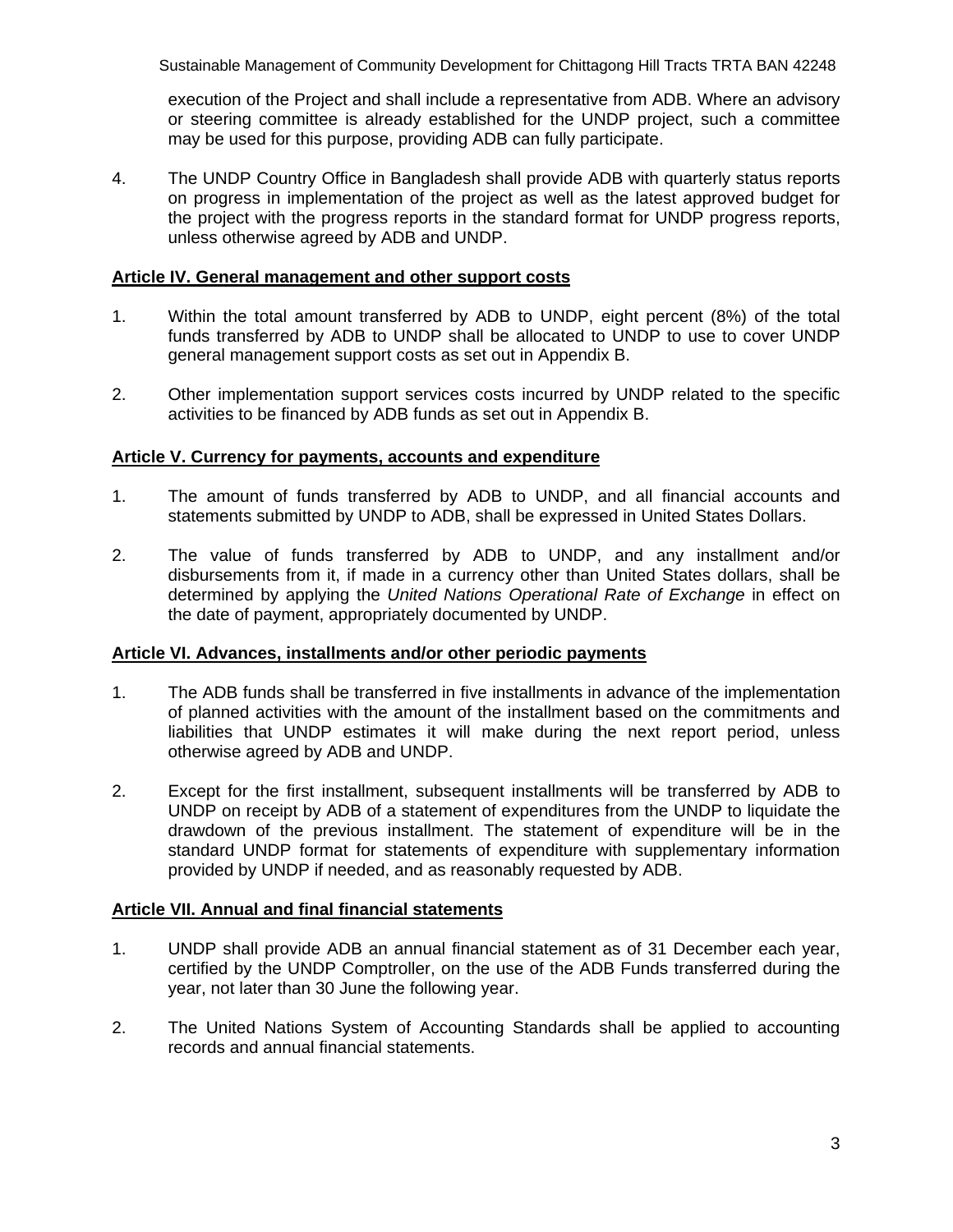- 3. After completion and financial closing of the Project, UNDP shall provide ADB, not later than 30 June of the year following the financial closing, a final financial statement, certified by the UNDP Comptroller, on the use of the ADB Funds.
- 4. All financial statements as well as other financial reports and statements of expenditure related to the ADB Funds will be provided by the UNDP in the standard UNDP formats.

## **Article VIII. Use of interest income**

- 1. UNDP shall notify ADB when all activities relating to the project have been completed.
- 2. UNDP shall prepare and submit to ADB a project completion report in the standard UNDP format on completion of the project including supplementary information that ADB may require for preparing ADB's Project/Technical Assistance Completion Report on the ADB project.
- 3. Notwithstanding the completion of the project, UNDP shall continue to hold un-disbursed funds that have been transferred by ADB to UNDP for the Project until all eligible expenditures incurred prior to completion of the Project have been paid and activities brought to an orderly conclusion.
- 4. The completion date for the Project shall be 30 April 2019 or such other date as may from time to time be agreed between ADB and UNDP.

#### **Article IX. Pre-termination of the Administrative Arrangement**

- 1. Either Organization may pre-terminate this Administrative Arrangement which shall cease to be in force thirty (30) days after either organization has given notice in writing to the other organization of its decision to terminate the Administrative Arrangement.
- 2. ADB and UNDP shall consult between themselves and with the authorities in the beneficiary developing country prior to pre-termination of the administrative Arrangement by either organization.
- 3. In the event pre-termination, UNDP shall provide to ADB a statement of expenditure for all unliquidated expenses.
- 4. In the event of such pre-termination, ADB and UNDP shall consult with each other concerning the appropriate steps to be taken and/or any further actions which may be necessary to take with respect the project, including settlement of any outstating commitments and liabilities.

#### **Article X. Disposition of unexpended funds after completion or pre-termination**

1. When the Project is completed (or the Administrative Arrangement in accordance with Article IX above), any ADB Funds that have been transferred to UNDP for the Project and any interest income attributable to funds transferred by ADB to UNDP shall be returned to ADB after all eligible expenditures incurred prior to the completion of the Project or pre-termination of the Administrative Arrangement, as the case may be, have been paid, unless otherwise agreed by ADB.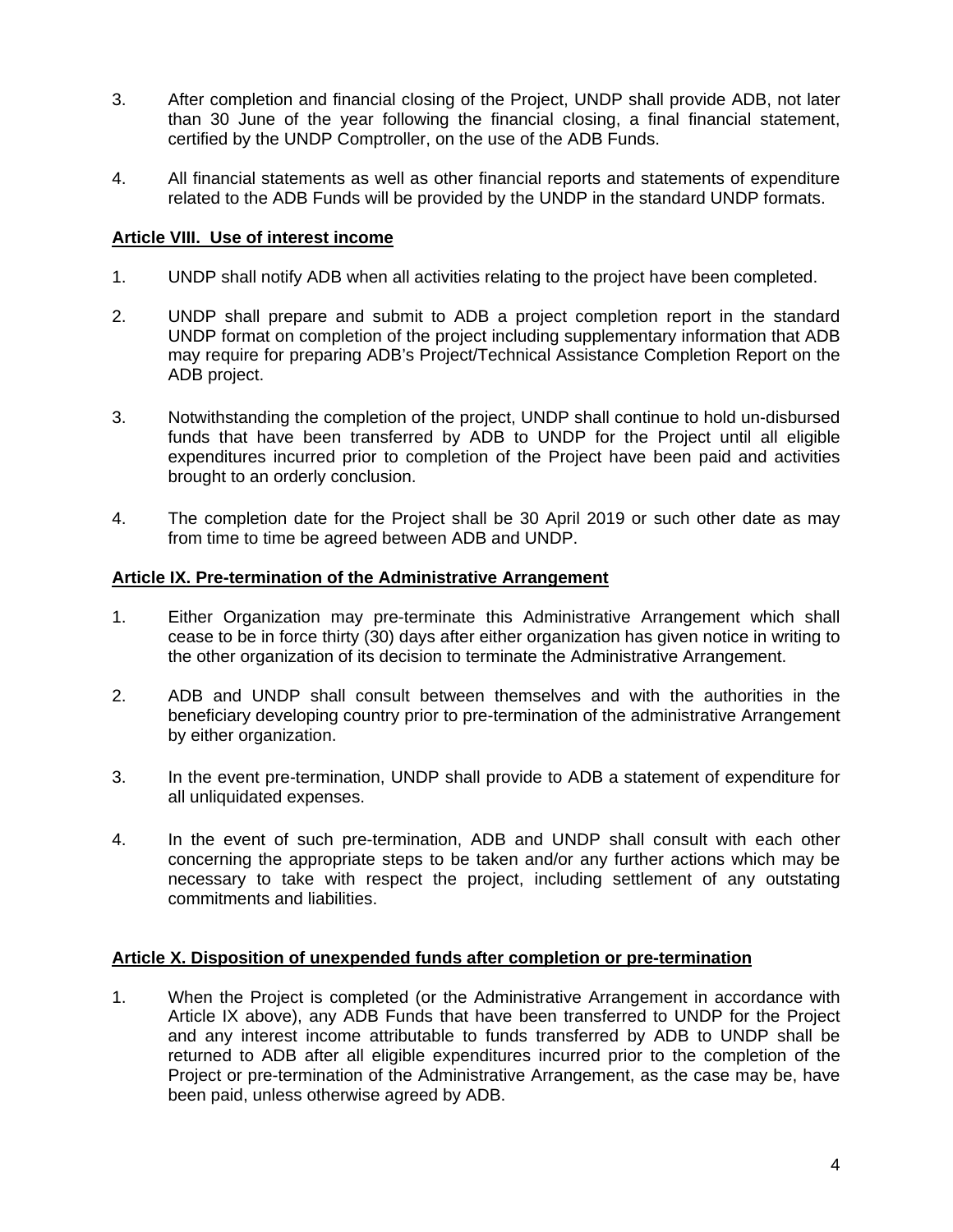Sustainable Management of Community Development for Chittagong Hill Tracts TRTA BAN 42248

- 2. Any unexpended ADB Funds shall be deposited by UNDP in the following ADB account:
	- Bank Name : Bank Address Account Name : Account No : Type/Currency : Swift Code : Fed wire

## **Article XI. Use of interest income**

1. Unless otherwise agreed by ADB, any interest income attributable funds transferred by ADB to UNDP for the ADB project may be retained by UNDP, subject to following two conditions: (i) the amount transferred at a time does not exceed the equivalent of \$500,000; and (ii) ADB confirms the original source of funds does not prohibit such arrangement, in which cases the interest income shall be returned to ADB. .

#### **Article XII. Ownership and disposition of equipment, goods, supplies and properties**

- 1. Ownership of equipment, supplies and other properties purchased by UNDP with ADB funds shall vest in UNDP. Matters related to transfer of ownership by UNDP shall be determined in accordance with the relevant policies and procedures of UNDP.
- 2. On completion of the Project, all equipment, goods, supplies and/or properties purchased by UNDP with ADB funds shall be transferred to the Government of Bangladesh in accordance with relevant policies and procedures of UNDP, unless otherwise agreed by ADB.

## **Article XIII. Internal and external audits**

- 1. The use of the ADB Funds transferred to UNDP for execution of the ADB project shall be subject exclusively to the internal and external auditing procedures provided for in the financial regulations, rules and directives of UNDP.
- 2. Should the Biennial Audit Report of the Board of Auditors of UNDP to its governing body contain observations concerning the Project and/or related financial management of the ADB Funds, such information shall be made available to ADB.
- 3. If information about the use by UNDP of the ADB funds is requested by ADB for conduct of ADB internal and/or external audits, UNDP shall provide the information as reasonably requested to the ADB.

#### **Article XIV. Anti-corruption procedures and investigations**

1. In managing and utilization of the ADB funds, UNDP shall maintain standards of conduct that govern the performance of its staff, including the prohibition of corrupt, fraudulent, collusive, or coercive practices in connection with the award and administration of contracts, grants, or other benefits, as set forth in the *Staff Regulations and Rules of the United Nations, the UNDP Financial Regulations and Rules and the UNDP Procurement User Guide*.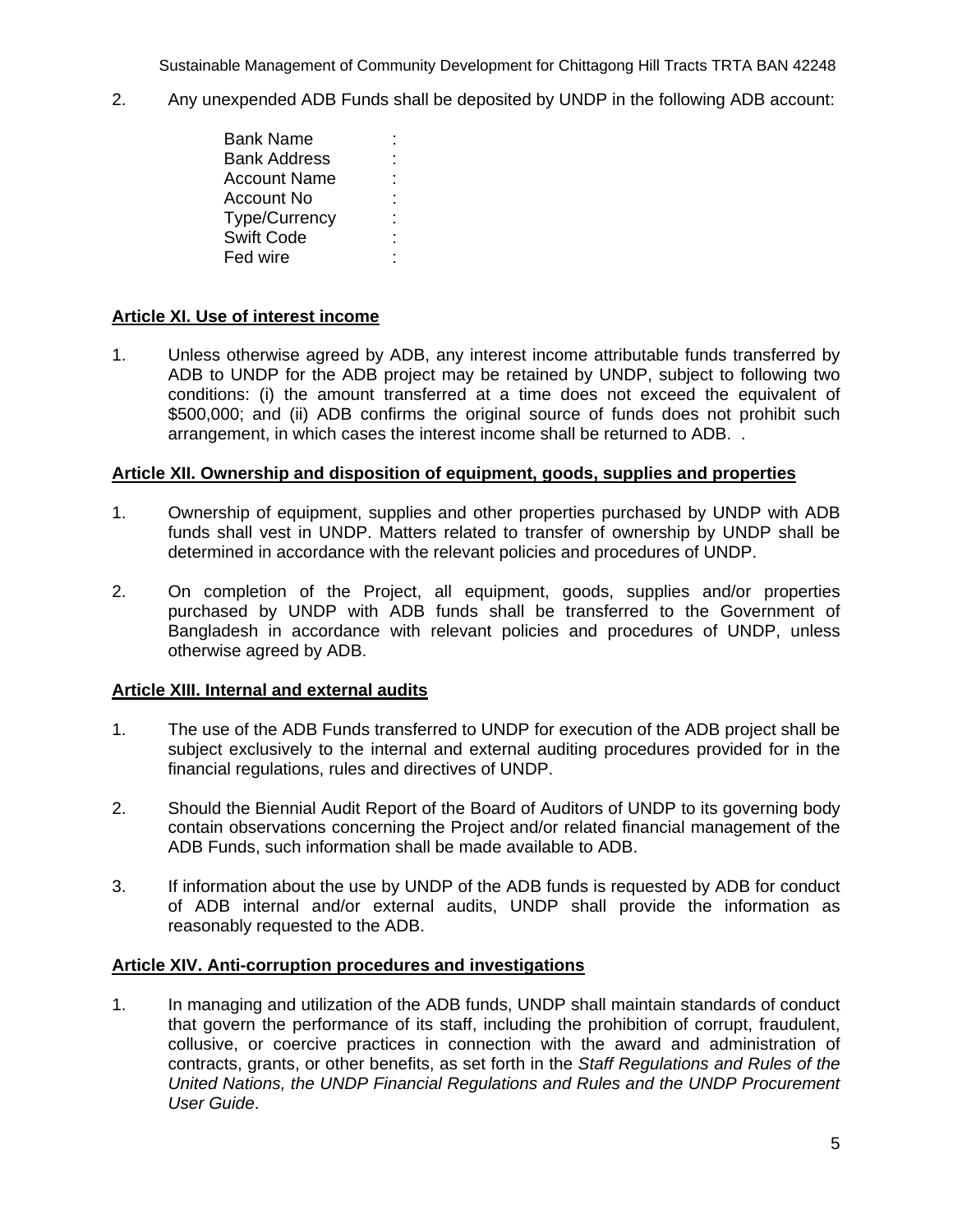- 2. ADB and UNDP will consult with each other in respect of any matter that may arise from or in connection to fraudulent and corrupt, fraudulent, collusive, or coercive practices and conflicts of interest with respect to the Project.
- 3. All allegations of corruption shall be investigated promptly and, where confirmed, appropriate follow-up action shall be initiated without delay by ADB in accordance with application ADB policies, procedures and guidelines where such allegations involve ADB staff and/or activities and by UNDP in accordance with application UNDP policies, regulations and rules where such allegations involve UNDP staff and activities and/or activities. For the purposes of this administrative arrangement under the MOU, the following definitions shall apply:
	- (i) "corrupt practice" means the offering, giving, receiving, or soliciting, directly or indirectly, anything of value to influence improperly the actions of another party;
	- (ii) "fraudulent practice" means any act or omission, including a misrepresentation, that knowingly or recklessly misleads, or attempts to mislead, a party to obtain a financial or other benefit or to avoid an obligation;
	- (iii) coercive practice" means impairing or harming, or threatening to impair or harm, directly or indirectly, any party or the property of the party to influence improperly the actions of a party;
	- (iv) "collusive practice" means an arrangement between two or more parties designed to achieve an improper purpose, including influencing improperly the actions of another party.
	- (v) "unethical practice" means behavior that constitutes a conflict of interest, or that is contrary to the policies and requirements of doing business with UNDP, including but not limited to post employment and gifts and hospitality provisions.
	- (vi) "obstruction" means acts or omissions by a Vendor that prevent or hinder UNDP from investigating complaints of Vendor engagement in proscribed practices within the meaning of UNDP Vendor Sanctions Policy.
	- (vii) (d) Any entity debarred, including those cross debarred, by ADB in accordance with ADB's Anticorruption Policy and Integrity Principles and Guidelines shall be ineligible to participate in projects implemented by UNDP pursuant to this section. ADB shall advise UNDP on any matter concerning the eligibility of debarred or cross debarred entities. and any change of their status as such.
- 4. Any entity debarred, including those cross debarred, by ADB in accordance with ADB's Anticorruption Policy and Integrity Principles and Guidelines shall be ineligible to participate in projects implemented by UNDP pursuant to this section. ADB shall advise UNDP on any matter concerning the eligibility of debarred or cross debarred entities. and any change of their status as such.
- 5. Any entity debarred or that is otherwise considered ineligible by UNDP in accordance with UNDP's policies and procedures shall be ineligible to participate in activities financed, administered or supported by UNDP or ADB in relation to this MO

## **Article XV. Application of access to information and disclosure procedures**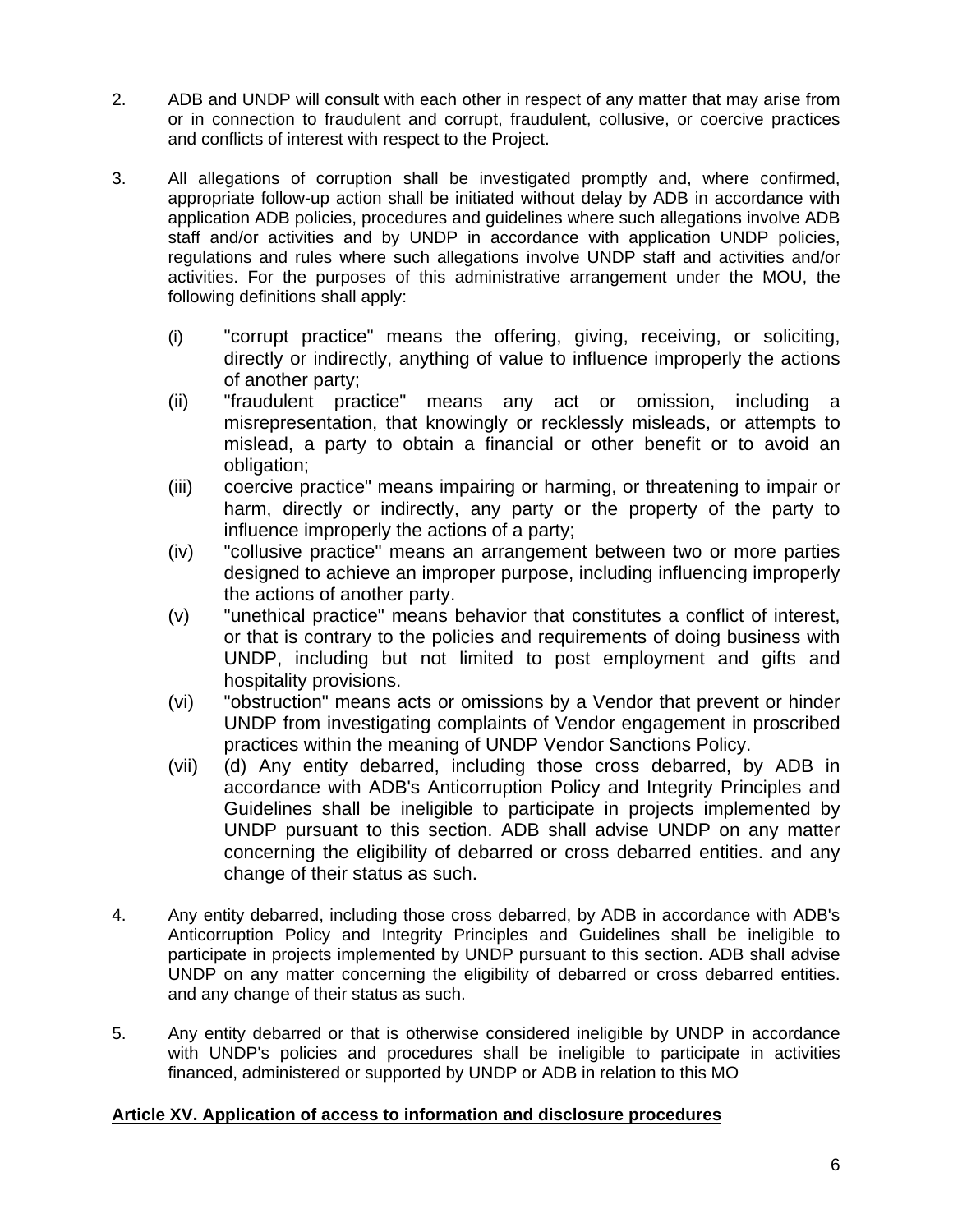- 1. Access to and disclosure of documents and information related to the Project that is generated and retained by ADB with respect to the Project shall be governed by the *ADB Communications Policy (2011)*.
- 2. Access to and disclosure of documents and information generated and maintained by UNDP with respect to the Project shall be governed by the *UNDP Information Disclosure Policy* and the *UNDP Publications Policy.*
- 3. In cases involving documents, prepared with contributions of ADB and UNDP, the two organizations will consult and decide on a case-by-case basis on the disclosure of such documents.
- 4. ADB and UNDP will consult with each other in advance and prior to release of documents and/or information to ensure that release of such documentation and information is coordinated and does not contravene the access to information and disclosure policy of either organization.

## **Article XVI. Confidentiality of information**

- 1. All electronic, oral, printed and/or written information designated as confidential and furnished by one of the two organizations to the other and/or obtained as a result of the activities related to the Project shall be treated as confidential. Such confidential information shall not be disclosed without the prior knowledge and consent of the other organization, except where such disclosure is required by law, subject to the privileges and immunities of ADB and of the United Nations, including the UNDP, as may be applicable.
- 2. Consent to discuss and/or disclose such confidential information obtained as a result of activities carried out under this Administrative Arrangement shall not be unreasonably withheld.

## **Article XVII. Application of safeguard policies**

- 1. Prior to approval of the ADB project, ADB's *Safeguard Policy Statement (SPS)(2009)* shall apply.
- 2. UNDP shall implement the Project in accordance with applicable UNDP safeguard policies.

## **Article XVIII. Procurement of equipment, goods, and services**

- 1. The ADB funds shall be used for procurement of equipment, goods and services from eligible ADB member countries only, unless otherwise approved by the required ADB and UNDP authorities on a case-by-case basis.
- 2. All procurement of goods, equipment and services using the ADB funds shall be by open and competitive selection processes within the country eligibility framework set out in Article XVIII(1) above, unless otherwise approved in advance by the required ADB and UNDP authorities on a case-by-case basis.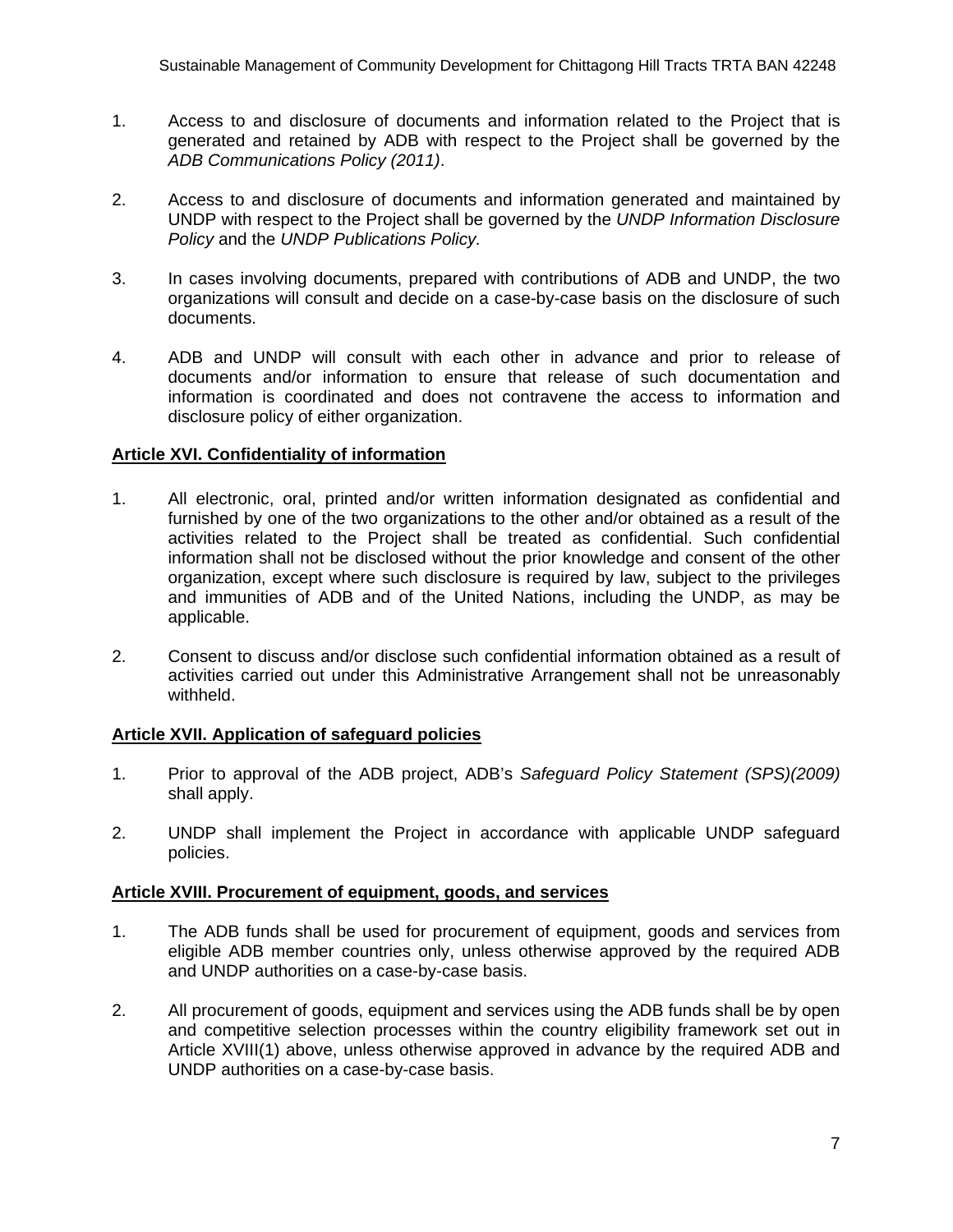3. Subject to compliance with the country eligibility and to open and competitive selection, noted in Article XVIII(1) and (2) above, all procurement of goods, equipment and services using the ADB funds shall be carried out using and in accordance with UNDP policies, procedures and documentation for the procurement of goods, equipment and services as set out in the *UNDP Procurement User Guide*.

## **Article XIX. Recognition of ADB financial support and use of names and emblems**

- 1. UNDP will make best efforts to include in its public documentation pertaining to the Project for which ADB transfers funds to UNDP, a public acknowledgement of ADB financial support for the Project.
- 2. ADB and UNDP will use each organization's name and emblem in documentation related to the Project technical cooperation in accordance with the current policies of each organization and with prior written agreement of the other organization when referring to the organization's name and/or using its emblem.

### **Article XX. Amendment of Administrative Arrangement**

1. This Administrative Arrangement may be amended through an exchange of letters between ADB and UNDP. The letters exchanged shall become an integral part of the Administrative Arrangement.

### **Article XXI. Official Communications**

1. All official communications and reports **to ADB** about this Administrative Arrangement for the transfer of funds from ADB to UNDP shall be addressed to:

*Manmohan Parkash Country Director Asian Development Bank Bangladesh Resident Mission Plot E-31, Sher-e-Bangla Nagar Dhaka-1207, Bangladesh Tel: +880 2 55667000, 58156000-17 Fax: +880 2 9117925-26 email: mparkash@adb.org* 

2. All official communications and reports **to UNDP** about this specific Administrative Arrangement for the transfer of funds from ADB to UNDP (including a copy of e-mails advising UNDP of installment payment as detailed in Article II.3 above) shall be addressed to:

*Sudipto Mukerjee Country Director UNDP Country Office, Bangladesh IDB Bhaban, Sher-E-Bangla Nagar Agargaon, Dhaka, Bangladesh Telephone: +88 02 55667788 Email: sudipto.mukerjee@undp.org*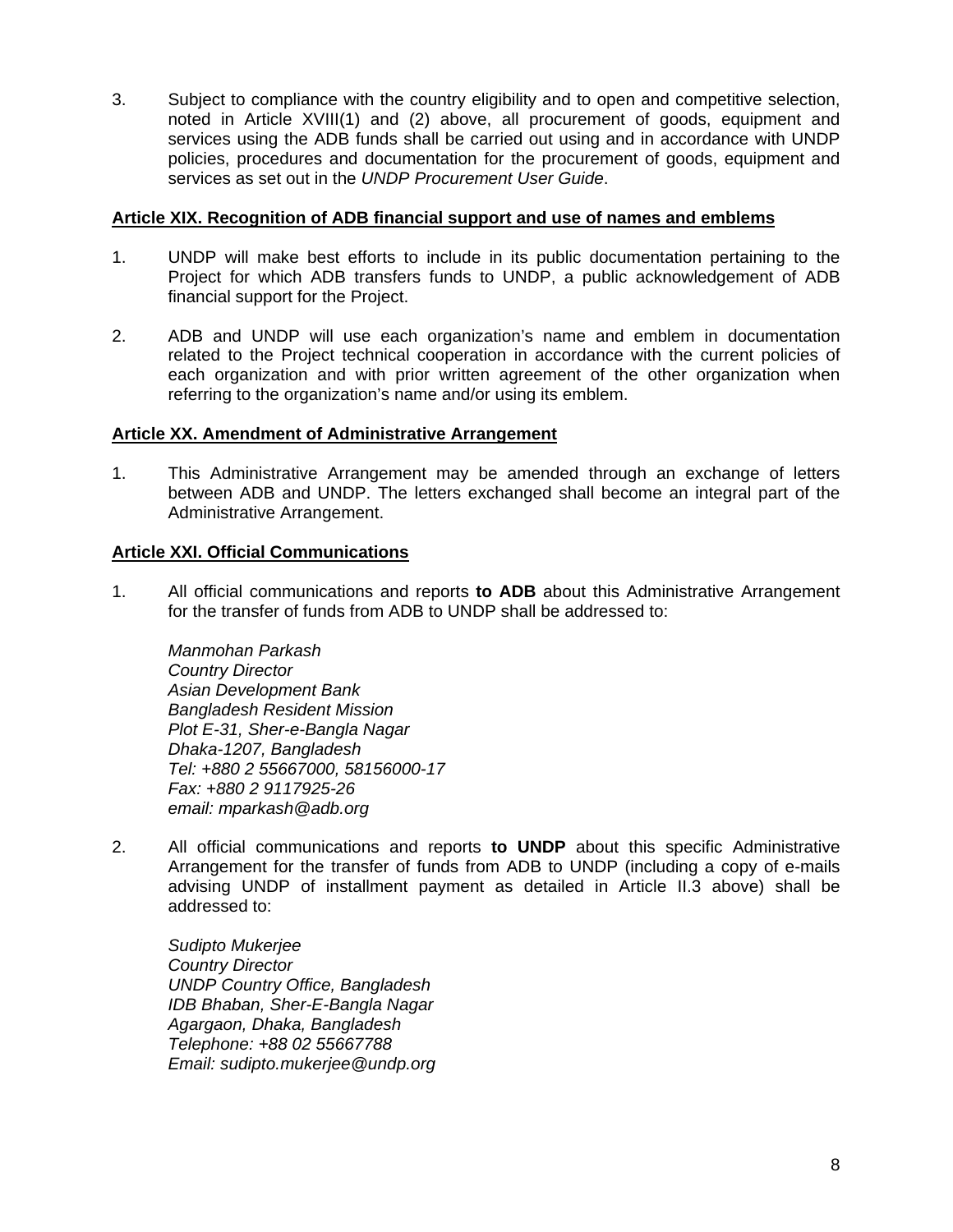Sustainable Management of Community Development for Chittagong Hill Tracts TRTA BAN 42248

#### **Article XXII. Entry into Force**

1. This Administrative Arrangement shall enter into force upon signature of this Administrative Arrangement by both ADB and UNDP and the deposit by ADB of the first installment of funds by ADB to be made in accordance with the schedule of payments set out in Article II (2).

IN WITNESS WHEREOF, the parties hereto, acting through their duly authorized representatives, have caused this Administrative Arrangement to be signed in their respective names in two copies, each of which shall be an original.

For the **Formula** For the **Formula** 

**Asian Development Bank: United Nations Development Programme:** 

*Manmohan Parkash Sudipto Mukerjee Country Director Country Director* 

*Bangladesh Resident Mission UNDP Country Officer, Bangladesh* 

\_\_\_ December 2017 \_\_\_ December 2017